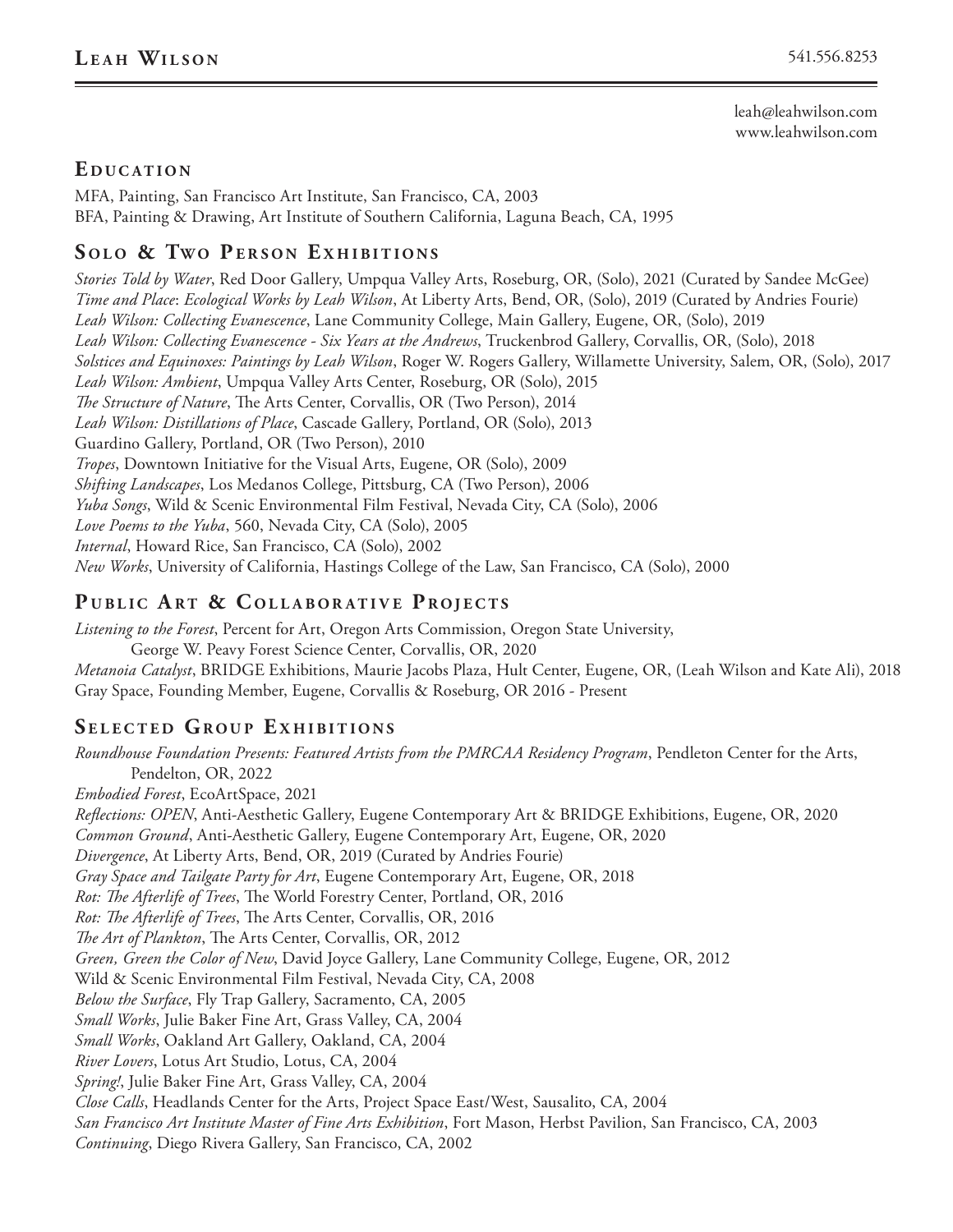*Slack Jaw*, Studio Z, San Francisco, CA, 2002 *Crossing Bridges*, CBS MarketWatch, San Francisco, CA, 2002 *Ambulatory Gambit*, Sunnyside Conservatory, San Francisco, CA, 2002 *Berührungsangst*, 701 Chestnut, San Francisco, CA, 2001 *Magnificent Seven*, Café Roma, Davis, CA, 2001 *Spring Show*, San Francisco Art Institute, San Francisco, CA, 2001 *Me We*, Justice League, San Francisco, CA, 2001 *Pigmentations*, Grand Central Art Center, Santa Ana, CA, 2001 *Annual Alumni Exhibition*, Art Institute of Southern California, Laguna Beach, CA, 2000 *That Figures*, Long Beach Arts, Long Beach, CA, 1998 *Annual Alumni Exhibition*, Art Institute of Southern California, Laguna Beach, CA, 1998 *Unusual Perceptions*, Hello Artichoke Gallery, Santa Monica, CA, 1997 *Annual Alumni Exhibition*, Art Institute of Southern California, Laguna Beach, CA, 1997 *The Really Big Show*, Long Beach Arts, Long Beach, CA, 1997 *Southern California Open Juried Exhibition*, Laguna Art Museum, Laguna Beach, CA, 1997 *Centered on the Center*, Huntington Beach Art Center, Huntington Beach, CA, 1996 *Thirteen After Four*, Artegeo, Orange, CA, 1994

## **C oll e c t i o n s**

State of Oregon Percent for Art Collection, Oregon State University, George W. Peavy Forest Science Center, Corvallis, OR PacificSource, Springfield, OR Umpqua Community College, Roseburg, OR Oregon State University, HJ Andrews Experimental Forest, Blue River, OR Adobe Systems, Inc., Frankfurt, Germany Adobe Systems, Inc., San Jose, CA eBay, Inc., San Jose, CA Namco Hometek, Inc., Santa Clara, CA Hinshaw & Culbertson, LLP, San Francisco, CA

#### **Bi b l i o g r a p h y**

Weintraub, Linda, "Post-Anthropocentric Creativity," Center for Sustainable Practices Journal, 4th Quarter, 2022 Topozone (Raechel Root & Joseph Sussi), "Geo-graphing the Unseen: Writing, Reading, and Reimagining Landscapes" Eugene Contemporary Art, October 20, 2020 McInally, Mike, "'Evanescence' at the Intersection of Art, Science" The Corvallis Gazette-Times, October 4, 2018 Fourie, Andries, "Solstices and Equinoxes: Paintings by Leah Wilson" Roger W. Rogers Gallery, January, 2017 Sherk, Christine, "Outside the Lines, Nature as Muse" The Register-Guard, April 4, 2012 Keefer, Bob, "Trash Runs Through It," The Register-Guard, July 16, 2009 Steffen, Suzi, "Colored by Science," Eugene Weekly, July 16, 2009

# Chamberland, Celeste, "On the Cutting Edge," The Davis Enterprise, August 16, 2001

### **A r t wo r k F e a t u r e d i n P u b l i c a t i o n s**

*CounterBound*, September, 2020 *Terra*, Spring 2020 *Oregon Historical Quarterly*, Winter 2018/2019 (Artwork featured on the front and back covers)

#### **PROFESSIONAL PRESENTATIONS, EVENTS & COMMUNITY**

Guest Lecturer, *Creative Coast*, Oregon State University, Field Course, June, 2022 (upcoming) Artist Talk, *Stories Told by Water*, Umpqua Valley Arts, Roseburg, OR, August 5, 2021 Presenter, *Listening to the Forest*, Tree Talk: Artists Speak for Trees, Hosted by EcoArtSpace, May 20, 2021 Presenter, *Listening to the Forest*, Webinar hosted by the HJ Andrews Experimental Forest,Long-Term Ecological Research